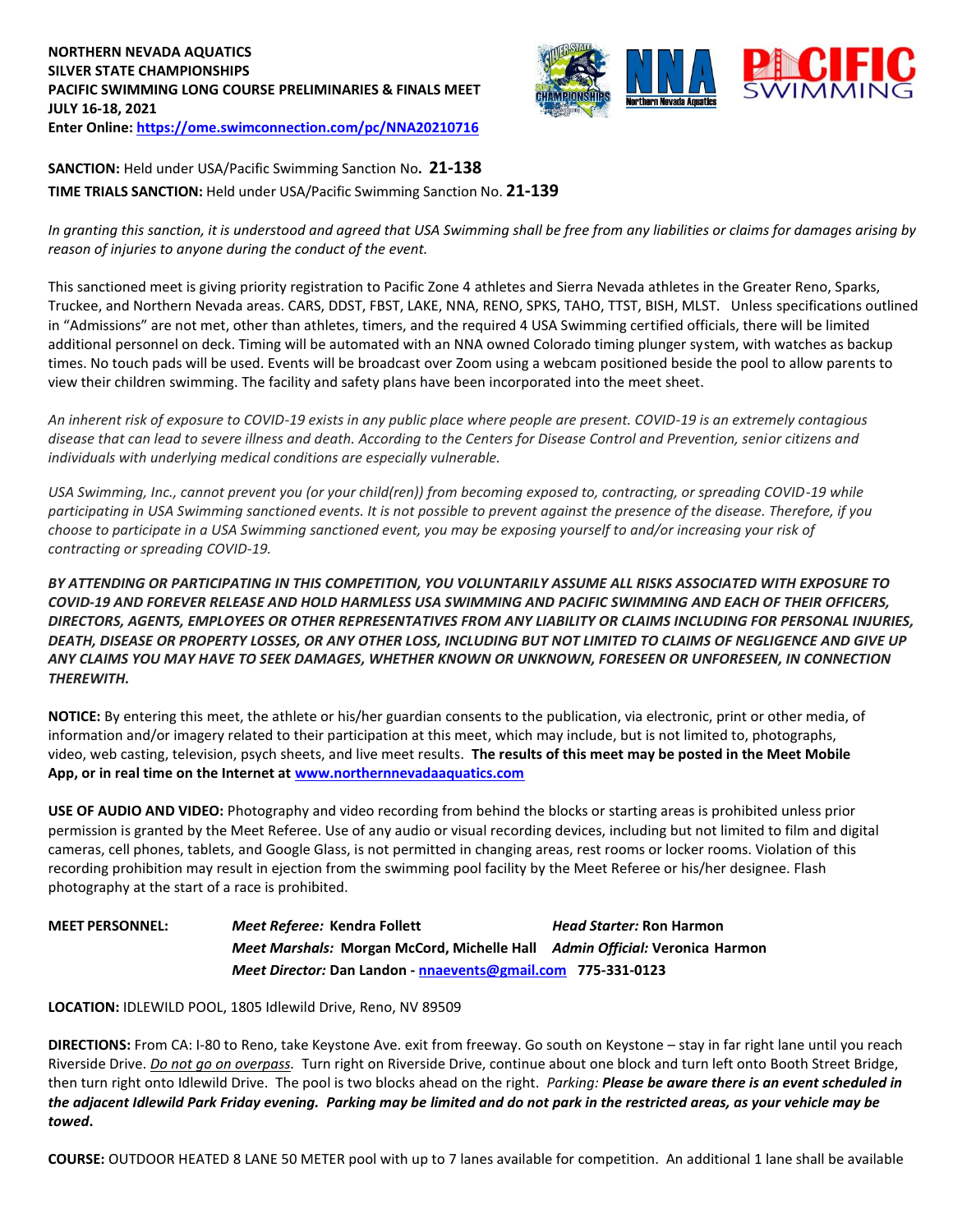for warm-up/cool down throughout the competition. The minimum water depth for the shallow end course, measured in accordance with Article 103.2.3, is 10' at the start end and 3' 6" at the turn end. The competition course has not been certified in accordance with Article 104.2.2C(4).

**TIME:** Meet shall begin at 9:00 AM each day with warm-ups from 7:10 to 8:50 AM each day. Designated warm-up lane for 8 and under athletes will be available upon request.

**Finals:** Start time and warm-up times will be determined by the Meet Referee and announced each day as early as possible.

## **RULES:**

- Current USA and Pacific Swimming rules and warm-up procedures shall govern the meet. A copy of these procedures shall be posted at the Clerk-of-Course.
- All applicable adults participating in or associated with this meet, acknowledge that they are subject to the provisions of the USA Swimming Minor Athlete Abuse Prevention Policy ("MAAPP"), and that they understand that compliance with the MAAPP policy is a condition of participation in the conduct of this competition.
- If local conditions warrant it, the Meet Referee, with the concurrence of the Meet Director, may require a mandatory scratch down. All preliminary events shall swim fast to slow, with the first three heats circle seeded.
- Athletes may compete in a **maximum of three (3) individual events and one (1) relay** per day.
- There will be one heat of FINALS (7 athletes per final) for 10 & under, 11, 12, 13, 14 and 15 & over.
- The 400 and over events will swim in regular event order during the preliminary session with no alternating of heats. They are timed finals and will be scored for high point designated by age groups.
- All coaches and deck officials must wear their USA Swimming membership cards in a visible manner at all times while on **deck.** All coaches are required to sign in and present their valid 2021 membership before coaching athletes at the meet. Except for coaches accompanying athletes participating under the provisions of 202.8 or USA Swimming's "open border" policy, all persons acting in any coaching capacity must show proof of current USA Swimming coach membership.
- **The Governor's COVID Directive and Guidance, if any, in effect on the first day of the meet will control and may change from the date of sanction.** The Meet Director in consultation with the Referee will determine compliance with the Governor's COVID Directive and Guidance.

#### **RELAYS:**

- Relays will be entered on deck by 10:00 am each day at the Clerk of Course, where entry cards will be available.
- Relays are **OPEN RELAYS,** any combination of ages and genders will be accepted.
- Clubs may enter as many relays as they wish. Relay athletes must be entered in the meet (no relay only athletes) and must not be unattached.
- Order of the athletes must be clearly marked on the relay entry and shall not be changed after being called to block.
- Relays are timed finals. There will not be a break before the relays. At the conclusion of the relay, there will be a 10-minute break before the 400 events.

**UNACCOMPANIED ATHLETES:** Any USA-S athlete-member competing at the meet shall be accompanied by a USA Swimming membercoach for the purposes of athlete supervision during warm-up, competition and warm-down. If a coach-member of the athlete's USA-S Club does not attend the meet to serve in said supervisory capacity, it is the responsibility of the athlete or the athlete's legal guardian to arrange for supervision by a USA-S member-coach. The Meet Director or Meet Referee may assist the athlete in making arrangements for such supervision; however, it is recommended that such arrangements be made in advance of the meet by the athlete's USA-S Club Member-Coach.

**RACING STARTS:** Athlete's must be certified by a USA Swimming member coach as being proficient in performing a racing start or must start the race in the water without the use of a backstroke ledge. It is the responsibility of the athlete or the athlete's legal guardian to ensure compliance with this requirement.

**RESTRICTIONS:** The following prohibitions apply to all areas of the meet venue including the pool deck, locker rooms, spectator seating, standing areas, and all areas used by athletes during the meet and during warm-up periods:

- Smoking and the use of other tobacco products is prohibited on the pool deck, in the locker rooms, in spectator seating, on standing areas and in all areas used by athletes, during the meet and during warm-up periods.
- Sale and use of alcoholic beverages is prohibited in all areas of the meet venue. No propane heaters are permitted.
- No glass containers are allowed in the meet venue.
- Only athletes, coaches, officials, and volunteers shall be allowed on the pool deck, limited spectators are specifically allowed as outlined in the "Admissions" section.
- Deck Changes are prohibited.
- Limited club, vendor and coach's tents are allowed on the pool deck.
- Deck space will be limited; there is additional outside space in the adjacent park. Please plan accordingly.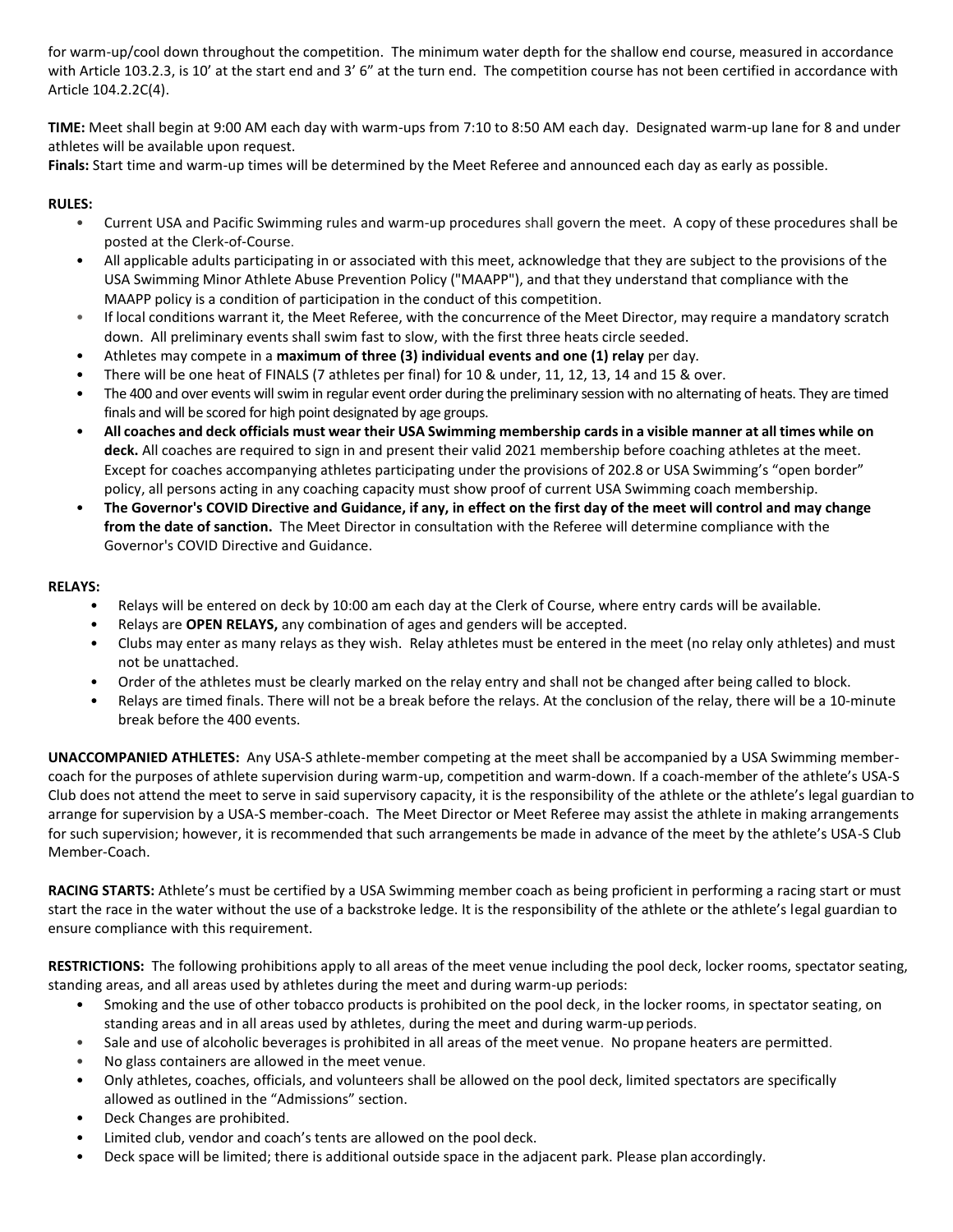- Coaches, parents, and siblings are not allowed in any of the swimming pools.
- During general warm-up, athletes must enter the pool feet-first with one hand in contact with the deck or gutter (3-point entry).
- Destructive devices, to include but not limited to, explosive devices and equipment, firearms (open or concealed), blades, knives, mace, stun guns and blunt objects are strictly prohibited in the swimming facility and its surrounding areas. If observed, the Meet Referee or his/her designee may ask that these devices be stored safely away from the public or removed from the facility. Noncompliance may result in the reporting to law enforcement authorities and ejection from the facility. Law enforcement officers (LEO) are exempt per applicable laws.
- Operation of a drone, or any other flying apparatus, is prohibited over the venue (pools, athlete/coach areas, spectator areas and open ceiling locker rooms) any time athletes, coaches, officials and/or spectators are present.

## **ELIGIBILITY:**

- Athletes shall be current members of USA Swimming, and shall enter their name and registration number on their entries exactly as they are shown in their USA Swimming Registration. If this is not done, it may be difficult to match the athlete with the registration and times database. The meet host shall check all athlete registrations against the SWIMS database and if not found to be registered, the Meet Director shall accept the registration at the meet (a \$10 surcharge shall be added to the regular registration fee). Duplicate registrations shall be refunded by mail.
- Disabled athletes are welcome to attend this meet and should contact the Meet Director or Meet Referee regarding accommodations on entry times and seeding per Pacific Swimming policy.
- Athletes 19 years of age and over may compete in the meet in the 15 and over age group and will be eligible for high-point and individual awards.
- The athlete's age will be the age of the athlete on the first day of the meet.

**ENTRY TIMES:** Entries must be submitted using the athlete's best conforming long course time or non-conforming short course meters/yards time for each event. Entries with **"NO TIME" will be accepted and coaches may enter an estimated time (except for the 800 Free; see "DISTANCE EVENTS" below)**.

# **DISTANCE EVENTS:**

- Per Zone-4 policy, to be eligible to enter the 800 meter freestyle, an athlete must have previously established an official time in an event of 500y/400m or longer.
- All athletes entered in the 800 meter freestyle must complete a positive check in by 10 am on the day of the race.
- The 400 meter freestyle and 800 meter freestyle will be swum fastest to slowest without alternating women's and men's heats.
- All athletes in the 800 meter freestyle must provide their own lap counters and timers.
- If local conditions warrant, the Meet Referee may combine women's and men's heats.

**SEEDING:** Event seeding shall be in the following order: conforming long course meters (LCM), non-conforming short course meters (SCM), non-conforming short course yards (SCY) - USA Swimming rules 207.11.7B. **Preliminary heats will be swum fastest to slowest, with the first three (3) heats being circle seeded.**

**CHECK-IN:** The meet will be pre seeded. There will be no positive check-in. Athletes shall not be required to check-in except for the 800 meter freestyle (see above under "DISTANCE EVENTS"). Athletes shall report to the ready area one heat prior to their scheduled time for each event.

**Preliminary and Timed-Final Events:** Athletes who must withdraw from an event in which they have been seeded are requested to notify the Referee immediately. Any athletes not reporting for or competing in a preliminary or timed-final event that they have been checked in for **shall not be penalized**.

**Finals Events:** Any athlete qualifying for any level of finals in an individual event who does not wish to compete must scratch within 30 minutes after the announcement of qualifiers. During this period, qualifiers may also notify the referee that they may not intend to compete in finals. In this case, they must declare their final intention within 30 minutes after the announcement of qualifiers following their last individual preliminary event of that day. Otherwise, all qualifiers not properly scratched **will be seeded infinals**.

**Penalty for No-show in Finals:** Any athlete originally qualifying for any finals race in an individual event, who fails to show up and compete in said final race prior to calling the first alternate, without having properly scratched first, shall be barred from the **remainder of any finals events for that day**. Should the athlete have no additional finals events for that day, they will be barred from their next preliminary event. If the No-Show occurs on the last day that the athlete is entered in an individual event in the meet, and no other individual event penalty is applicable, the athlete shall then be fined \$100.00. The fine will be increased to \$150.00 if after 30 days of receiving the letter of notification the party has not made the payment.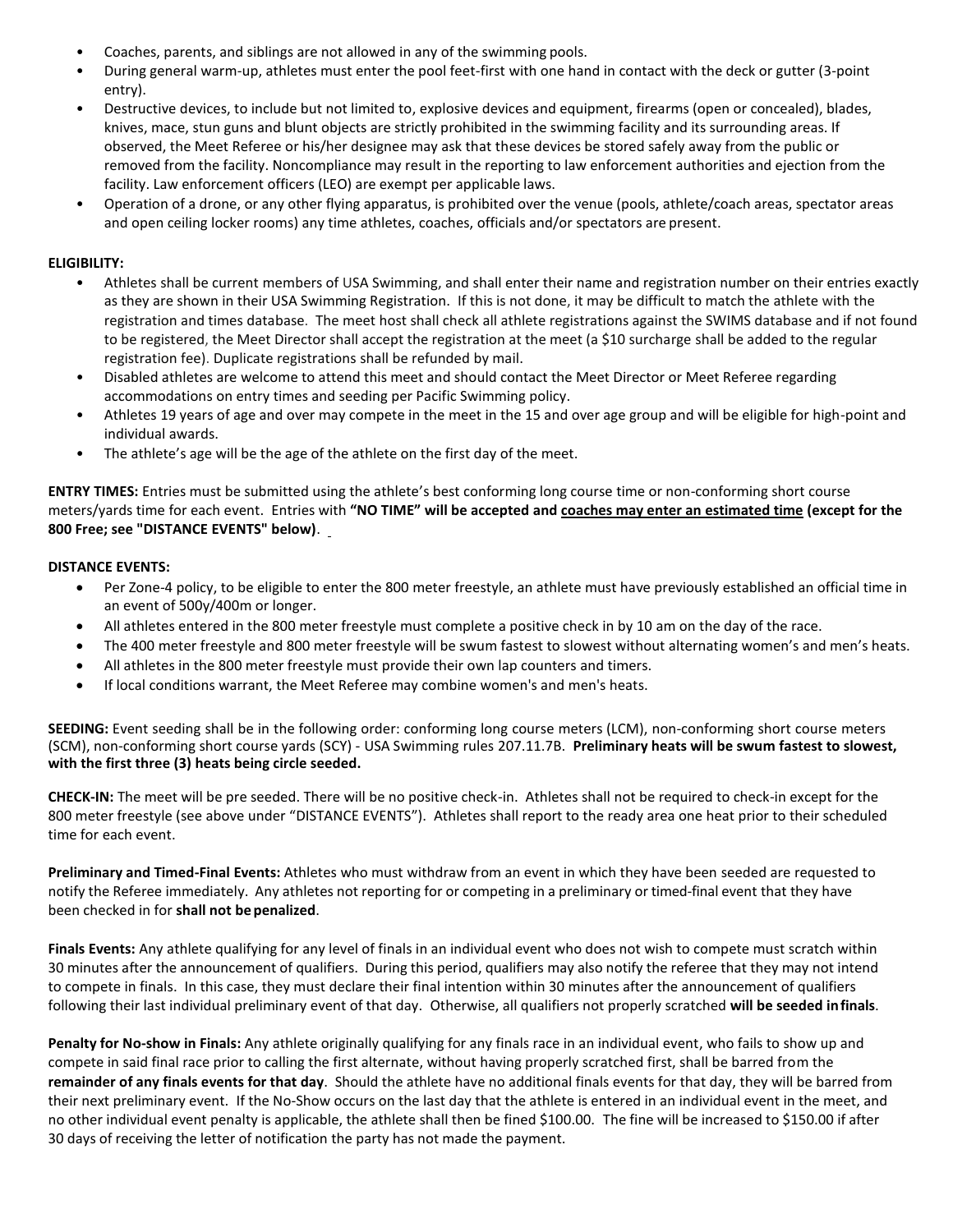**Exceptions:** No penalty shall apply for failure to withdraw or compete in a finals event if the referee is notified in the event of illness or injury and accepts the proof thereof, or it is determined by the referee that the failure is caused by circumstances beyond the control of the athlete, or the athlete qualified for finals due to scratches of one or more original finalists, or the athlete is an alternate forfinals.

**ENTRY FEES:** \$61 flat entry fee for all athletes regardless of number of events entered. Time Trials will have a separate entry fee. Relays are included in the entry flat fee. Entries shall be rejected if payment is not sent at time of request. No refunds shall be made.

**TIME TRIALS:** Time trails will be held on Saturday, July 17, 2021; 30 minutes after the conclusion of prelims. All time trial entries must be given to the administrative official by 11:00 am on Saturday, July 17, 2021. Time trials are \$10.00 per event and may be swum mixed ages, genders, and/or strokes according to the Meet Referee.

**ONLINE ENTRIES:** Go to **[https://ome.swimconnection.com/PC/NNA20210716](https://ome.swimconnection.com/PC/NNA20200321)** to receive an immediate entry confirmation. The "billing information" email should be brought to the meet as proof of entry. This method requires payment by credit card. Swim Connection LLC charges a processing fee for this service, equal to \$1 per athlete plus 5% of the total Entry Fees. Please note that the processing fee is a separate fee from the Entry Fees. If you do not wish to pay the processing fee, enter the meet using a mail entry. **Entering online is a convenience, is completely voluntary, and is in no way required or expected of an athlete by Pacific Swimming.** Online entries will be not be accepted after **Wednesday, July 7, 2021, at 11:59 pm**.

**MAILED/HAND DELIVERED ENTRIES:** Entries must be on the attached consolidated entry form. Forms must be filled out completely and printed clearly using the athlete's best conforming long course time or non-conforming short course meters/yards time for each event. Entries must be **postmarked by midnight, Monday, July 5, 2021** or **hand delivered by 5:00pm, Wednesday, July 7, 2021, and may be rejected if a session is already full**. Entries submitted after these times will be held for possible conversion to deck entries at the meet if space is available, subject to receipt of the required entry fees and proof of registration. Requests for confirmation of receipt of entries should include a self-addressed envelope.

| Make checks payable to:       | <b>Northern Nevada Aquatics</b>          | Or Hand Deliver: by 5:00 pm Wed. July 7 2021 to: |
|-------------------------------|------------------------------------------|--------------------------------------------------|
| Mail payment with entries to: | Northern Nevada Aquatics                 | <b>NNA SSC Entries</b>                           |
|                               | NNA Silver State Champ                   | 4570 Rio Encantado Lane                          |
|                               | 1135 Terminal Way #106<br>Reno. NV 89502 | Reno, NV 89502                                   |

**ADMISSION:** Camping is not allowed inside the pool facility; ample space is available in the park directly north of the facility. Spectators are not allowed in the facility based on current guidelines, but may change based on City of Reno rules in effect at the time of the meet.

**PROGRAMS:** Available online for a fee.

**SNACK BAR: L**imited snack sales located in the park or patio area may be available during the meet.

**HOSPITALITY:** Coaches, Officials and Timers will be provided with water and sealed snacks during the meet session. Snacks will be provided for them.

**MISCELLANEOUS:** No overnight parking is allowed. Facilities will not be provided after meet hours. **Deck space will be limited; there is additional outside space in the adjacent park. Please plan accordingly based on weather.**

**TIMERS:** Clubs will be assigned lanes based on the number of participating athletes from each club (host club will not be expected to time). The individual Clubs will be responsible for scheduling their own timers for their assigned lanes for each session. **Adult timers on deck are required to have a negative COVID test or vaccination,** as required by the Governor of Nevada Directive and Guidance for the Return to Adult and Youth Sports issued on October 2, 2020, as amended from time to time. **The Governor's Directive and Guidance in effect on the first day of the meet will control and may change from the date of sanction.** The Meet Director in consultation with the Referee will determine compliance with the Governor's COVID Directive and Guidance. Do not submit proof of testing or vaccination to meet personnel, but please keep on your person during the meet to verify to the meet director or meet referee.

**MINIMUM OFFICIALS:** Depending on COVID related restrictions in place at the time of the meet, all available USA Swimming Member certified officials are welcomed and encouraged to work at this meet. Please contact the meet director or meet referee to determine availability. As the number of certified officials allows and as permitted under the Governor's Directive and Guidance, interested parents/trainees are also welcome to shadow working officials for education and/or mentoring but under current COVID related restrictions, it is not expected that shadowing/training of officials will be permitted.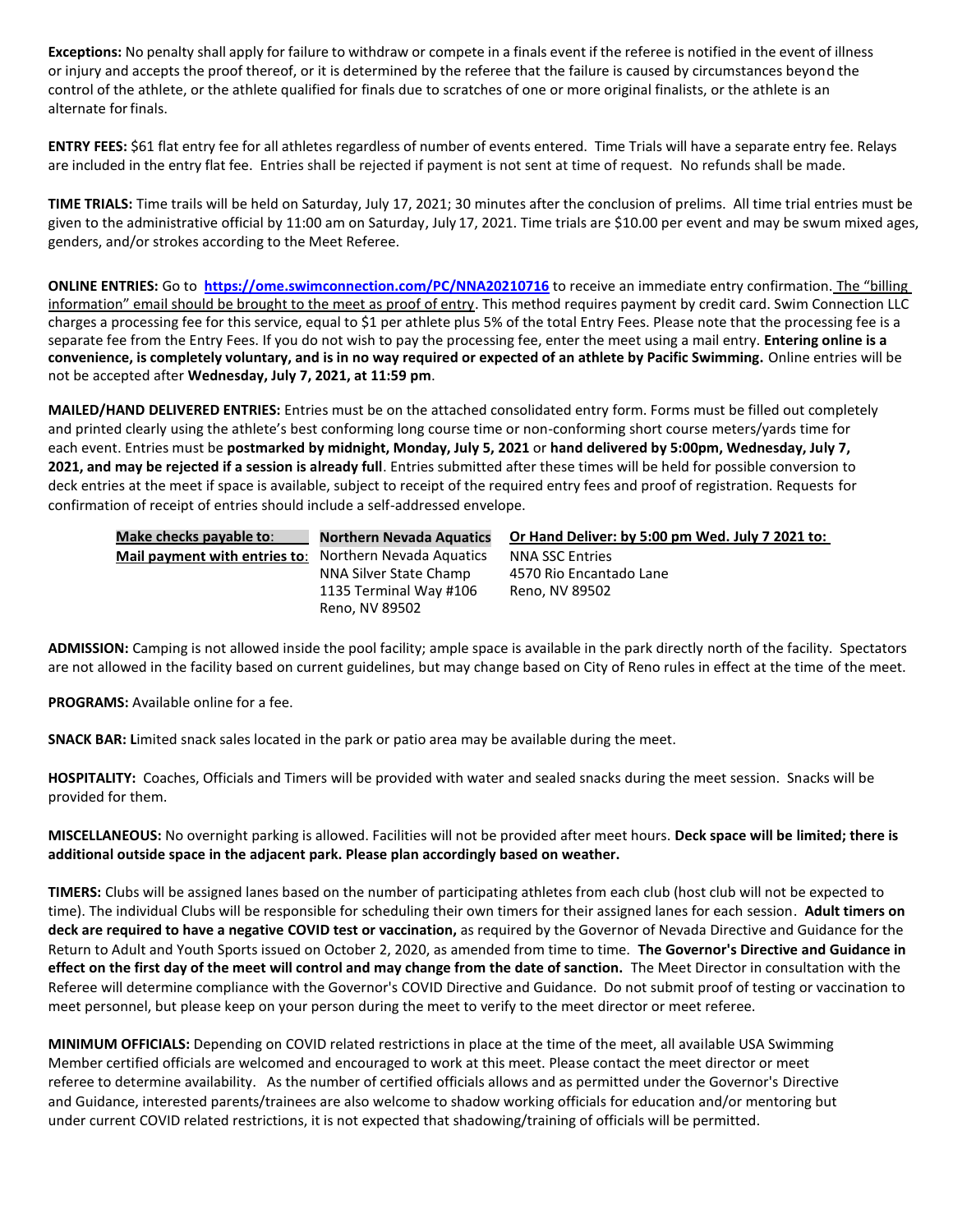| Club athletes entered in session | <b>Trained and carded officials requested</b> |
|----------------------------------|-----------------------------------------------|
| $1 - 10$                         |                                               |
| 11-25                            |                                               |
| 26-50                            | 7                                             |
| 51-75                            | 3                                             |
| 76-100                           |                                               |
| 101 or more                      |                                               |

# **Additional Information**

**A/V SETUP FOR BROADCAST:** A webcam will be set up, to the side and not behind the blocks so that events can be watched remotely. The meeting link and instructions will be available to all participants in pre-meet communications and/or in the "Events" section of the NNA website at http://northernnevadaaquatics.com.

**HEAT AND LANE ASSIGNMENTS AND RESULTS**: Will not be posted at the meet (to reduce crowding), but will be published on the NNA website a[t http://northernnevadaaquatics.com,](http://northernnevadaaquatics.com/) on the MEET MOBILE App, and given to team coaches.

**MEET SETUP:** Lanes 1-8 may be used for competition in a variety of configurations depending on number of entries in the swim meet and to provide appropriate distancing for timers.Athletes will have a specific route to walk to swim blocks and move away from blocks to maintain distancing.

## **MEET STAFF AND VOLUNTEERS ON DECK**

- Each lane will have 2 timers.
- Timers chairs are set back 8 feet from the starting end of the pool to maintain 6-foot distance from active athletes.
- Timers to remain seated at all times except to time at the end of the race.
- Starter with microphone is positioned at the Southwest side of the pool.
- Colorado and Computer System Operator seated 6 foot distanced on the Southwest side of the pool.
- Meet Marshall positioned near the gate to the park to monitor entry and exit into the pool area.
- **•** Stroke and turn officials are positioned by the Meet Referee.
- Tables for 2 coaches per team, 6 feet distanced, are positioned on the North side of thepool.
- Announcer is positioned at the Southwest side of the pool with a speaker facing both inside the facility, and outside the pool into the park.
- Referee may be positioned at the North side or the South side of the pool.

**SCREENING:** Athletes will be screened for COVID-19 by their coaches based on Nevada and the City of Reno regulations prior to entering the pool deck for warmups. They should notify the screener or a coach if they are experiencing any of the following symptoms:

Cough Shortness of breath Known contact with someone with COVID-19 A temperature of over 100 degrees F.

**WARM UP:** Athletes should not congregate at the end of the lane or in the lane. Athletes should continue to swim and avoid talking when in the pool.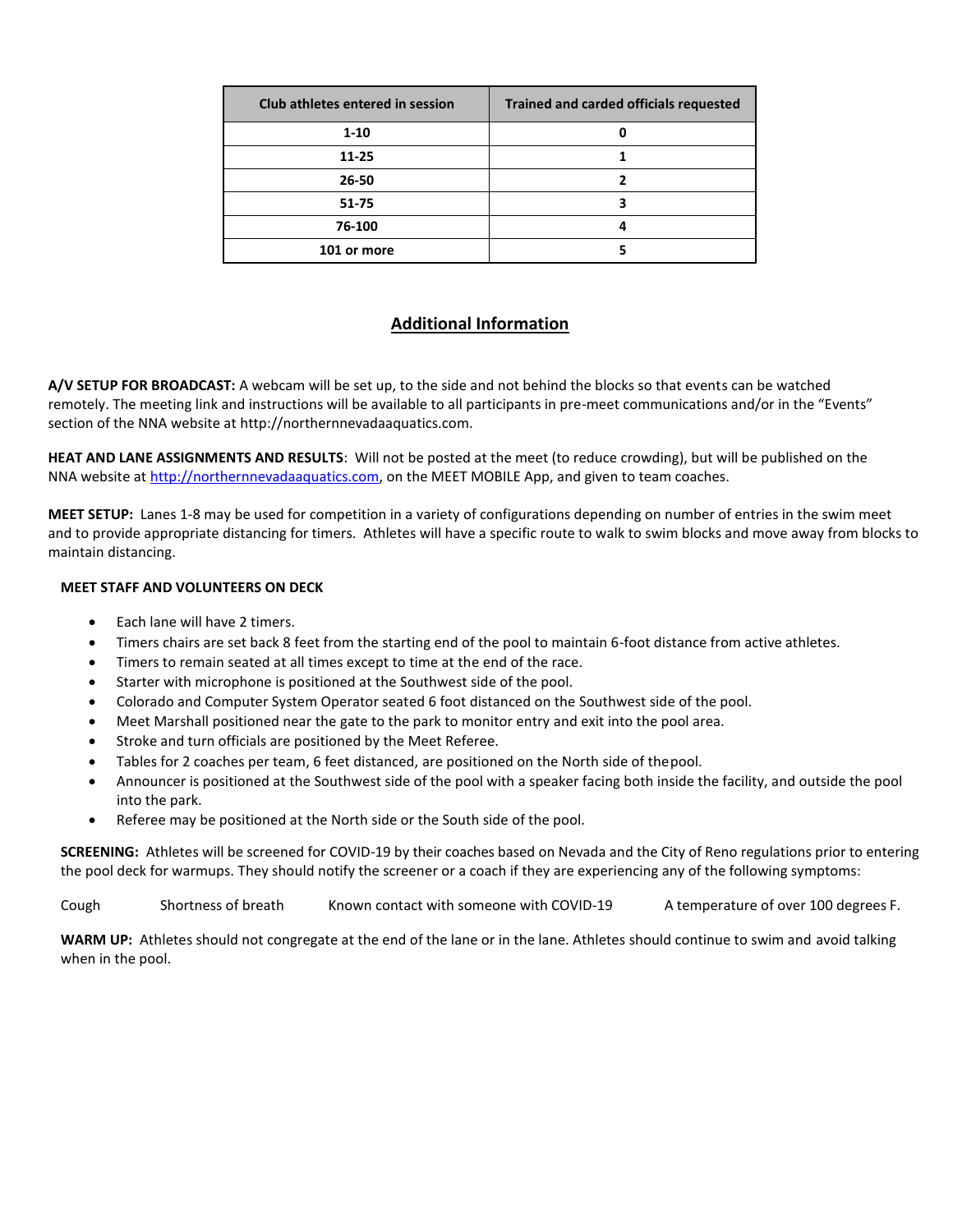# **SCHEDULE OF EVENTS**

| <b>Preliminary / Morning Session</b>                                                                                                                                                          |                          |                       |  |                                                        |                         |                              |  |                         |                          |                       |  |
|-----------------------------------------------------------------------------------------------------------------------------------------------------------------------------------------------|--------------------------|-----------------------|--|--------------------------------------------------------|-------------------------|------------------------------|--|-------------------------|--------------------------|-----------------------|--|
| <b>Friday, July 16, 2021</b>                                                                                                                                                                  |                          |                       |  |                                                        | Saturday, July 17, 2021 | <b>Sunday, July 18, 2021</b> |  |                         |                          |                       |  |
| <b>Girls</b><br>Event#                                                                                                                                                                        | <b>Event Description</b> | <b>Boys</b><br>Event# |  | <b>Girls</b><br><b>Event Description</b><br>Event<br># |                         | <b>Boys</b><br>Event#        |  | <b>Girls</b><br>Event # | <b>Event Description</b> | <b>Boys</b><br>Event# |  |
| 1                                                                                                                                                                                             | Open 200 Free            | 2                     |  | 15                                                     | Open 200 IM             | 16                           |  | 31                      | Open 100 Back            | 32                    |  |
| 3                                                                                                                                                                                             | 11 and Over 200 Back     | 4                     |  | 17                                                     | 11 and Over 200 Fly     | 18                           |  | 33                      | 11 and Over 200 Breast   | 34                    |  |
| 5                                                                                                                                                                                             | 10 and Under 50 Back     | 6                     |  | 19                                                     | 10 and Under 50 Fly     | 20                           |  | 35                      | 10 and Under 50 Breast   | 36                    |  |
| 7                                                                                                                                                                                             | 11-12 50 Breast          | 8                     |  | 21                                                     | Open 100 Breast         | 22                           |  | 37                      | 11-12 50 Flv             | 38                    |  |
| 9                                                                                                                                                                                             | Open 100 Fly             | 10                    |  | 23                                                     | Open 100 Free           | 24                           |  | 39                      | Open 50 Free             | 40                    |  |
|                                                                                                                                                                                               |                          |                       |  | 25                                                     | 11-12 50 Back           | 26                           |  |                         |                          |                       |  |
| 11                                                                                                                                                                                            | Open 400 Free Relay *    |                       |  | 27                                                     | 11 and Over 400 Free**  | 28                           |  |                         |                          |                       |  |
| 13                                                                                                                                                                                            | 11 and Over 400 IM **    | 14                    |  | 29                                                     | Open 400 Medley Relay * |                              |  | 41                      | 11 and Over 800 Free **  | 42                    |  |
| * Relays will be swum in an open age and gender format and are not scored.<br>** The 400 IM, 400 Free, and 800 Free are timed-final events and scored by high point designated<br>age groups. |                          |                       |  |                                                        |                         |                              |  |                         |                          |                       |  |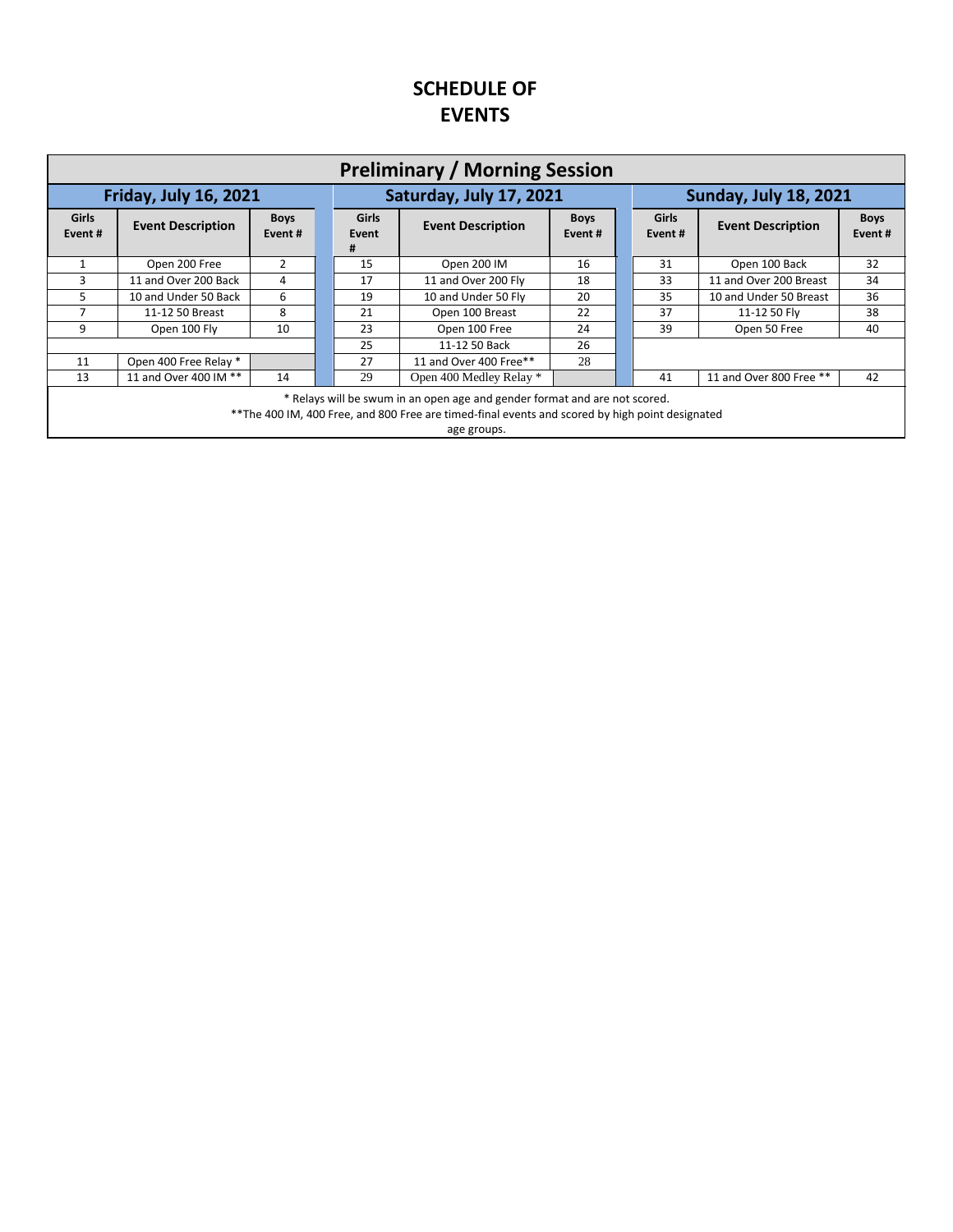| <b>Finals / Evening Sessions</b> |                         |                              |                           |                         |                     |                      |                           |                              |                     |                             |                           |    |            |    |
|----------------------------------|-------------------------|------------------------------|---------------------------|-------------------------|---------------------|----------------------|---------------------------|------------------------------|---------------------|-----------------------------|---------------------------|----|------------|----|
|                                  |                         | <b>Friday, July 16, 2021</b> |                           | Saturday, July 17, 2021 |                     |                      |                           | <b>Sunday, July 18, 2021</b> |                     |                             |                           |    |            |    |
| Age                              | Girls<br>Event<br>#     | Event<br><b>Description</b>  | <b>Boys</b><br>Event<br># | Age                     | Girls<br>Event<br># | Event<br>Description | <b>Boys</b><br>Event<br># | Age                          | Girls<br>Event<br># | Event<br><b>Description</b> | <b>Boys</b><br>Event<br># |    |            |    |
| 15 & Over                        |                         |                              |                           | 15 & Over               |                     |                      |                           | 15 & Over                    |                     |                             |                           |    |            |    |
| 14                               |                         |                              |                           | 14                      |                     |                      |                           | 14                           |                     |                             |                           |    |            |    |
| 13                               |                         |                              |                           | 13                      |                     |                      |                           | 13                           |                     |                             | 32                        |    |            |    |
| 12                               | $\mathbf{1}$            | 200 Free                     | $\overline{2}$            | 12                      | 15                  | 200 IM               | 16                        | 12                           | 31                  | 100 Back                    |                           |    |            |    |
| 11                               |                         |                              |                           | 11                      |                     |                      |                           | 11                           |                     |                             |                           |    |            |    |
| 10 &<br><b>Under</b>             |                         |                              |                           | 10 &<br>Under           |                     |                      |                           | 10 &<br><b>Under</b>         |                     |                             |                           |    |            |    |
| 15 & Over                        |                         |                              |                           | 15 & Over               |                     |                      |                           | 15 & Over                    |                     |                             |                           |    |            |    |
| 14                               |                         |                              |                           | 14                      |                     |                      |                           | 14                           |                     |                             |                           |    |            |    |
| 13                               | 3                       | 200 Back                     |                           |                         |                     | 4                    | 13                        | 17                           | 200 Fly             | 18                          | 13                        | 33 | 200 Breast | 34 |
| 12                               |                         |                              |                           | 12                      |                     |                      |                           | 12                           |                     |                             |                           |    |            |    |
| 11                               |                         |                              |                           | 11                      |                     |                      |                           | 11                           |                     |                             |                           |    |            |    |
| 10 &<br>Under                    | 5                       | 50 Back                      | $\boldsymbol{6}$          | 10 &<br>Under           | 19                  | <b>50 Fly</b>        | 20                        | 10 &<br>Under                | 35                  | 50 Breast                   | 36                        |    |            |    |
| 12                               | $\overline{\mathbf{z}}$ | 50 Breast                    | 8                         | 15 & Over               |                     |                      |                           | 12                           | 37                  | 50 Fly                      | 38                        |    |            |    |
| 11                               |                         |                              |                           |                         |                     |                      |                           | 11                           |                     |                             |                           |    |            |    |
| 15 & Over                        |                         |                              |                           | 14<br>13                |                     | 100 Breast           |                           | 15 & Over                    |                     |                             | 40                        |    |            |    |
| 14                               |                         | 100 FLY                      | 10                        | 12                      | 21                  |                      | 22                        | 14                           |                     | 50 Free                     |                           |    |            |    |
| 13                               | 9                       |                              |                           | 11                      |                     |                      |                           | 13                           | 39                  |                             |                           |    |            |    |
| 12                               |                         |                              |                           | 10 &                    |                     |                      |                           | 12                           |                     |                             |                           |    |            |    |
| 11                               |                         |                              |                           | Under                   |                     |                      |                           | 11                           |                     |                             |                           |    |            |    |
| 10 &<br>Under                    |                         |                              |                           | 15 & Over               |                     |                      |                           | 10 &<br><b>Under</b>         |                     |                             |                           |    |            |    |
|                                  |                         |                              |                           | ${\bf 14}$              |                     |                      |                           |                              |                     |                             |                           |    |            |    |
|                                  |                         |                              | 13                        | 23                      | 100 Free            | ${\bf 24}$           |                           |                              |                     |                             |                           |    |            |    |
|                                  |                         |                              | 12                        |                         |                     |                      |                           |                              |                     |                             |                           |    |            |    |
|                                  |                         |                              | 11                        |                         |                     |                      |                           |                              |                     |                             |                           |    |            |    |
|                                  |                         |                              | 10 &<br><b>Under</b>      |                         |                     |                      |                           |                              |                     |                             |                           |    |            |    |
|                                  |                         | ${\bf 12}$<br>11             | 25                        | 50 Back                 | 26                  |                      |                           |                              |                     |                             |                           |    |            |    |